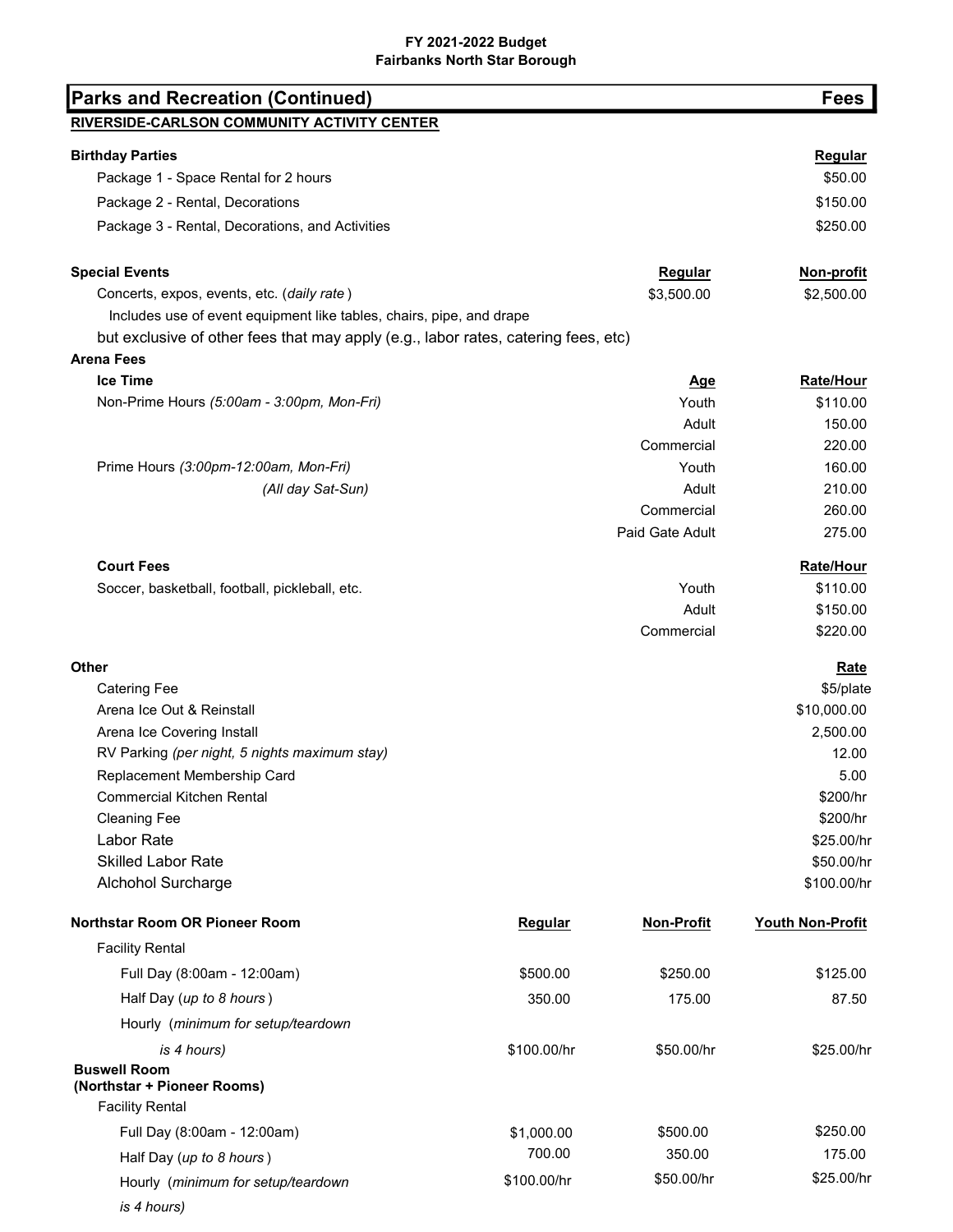## FY 2021-2022 Budget Fairbanks North Star Borough

| <b>Parks and Recreation (Continued)</b>                 |           |     |     |  |
|---------------------------------------------------------|-----------|-----|-----|--|
| RIVERSIDE-CARLSON COMMUNITY ACTIVITY CENTER (continued) |           |     |     |  |
| <b>Equipment Rental</b>                                 |           |     |     |  |
| Tables, off-site                                        | \$5.00    | N/A | N/A |  |
| Chairs, off-site                                        | 2.00      | N/A | N/A |  |
| Pipe and Drape                                          | \$3.00/ft | N/A | N/A |  |
| Tables, on-site                                         | 5.00      | N/A | N/A |  |
| Chairs, on-site                                         | 2.00      | N/A | N/A |  |
| Chalkboard, 3' x 5' two-sided (on wheels)               | 5.00      | N/A | N/A |  |
| Easels                                                  | 1.00      | N/A | N/A |  |
| Expandable divider panels                               | 20.00     | N/A | N/A |  |
| Flags (United States & Alaska)                          | 10.00     | N/A | N/A |  |
| <b>Grand Piano</b>                                      | 50.00     | N/A | N/A |  |
| Lectern                                                 | 10.00     | N/A | N/A |  |
| Microphones (wired & wireless)                          | 5.00      | N/A | N/A |  |
| Portable PA system                                      | 25.00     | N/A | N/A |  |
| Portable laptop projector                               | 25.00     | N/A | N/A |  |
| Portable stage, half-stage                              | 100.00    | N/A | N/A |  |
| Portable stage, full-stage                              | 200.00    | N/A | N/A |  |
| Projection screens                                      | 10.00     | N/A | N/A |  |
| Stations with ropes                                     | 1.00      | N/A | N/A |  |
| 10' x 20' carport tent (on-site only)                   | 40.00     | N/A | N/A |  |
| 10' x 10' portable tent (on-site only)                  | 20.00     | N/A | N/A |  |

# Parks and Recreation (Continued) Fees

## GENERAL PROVISIONS

a. The Mayor may waive some or all facility use fees (see FNSB Code 8.60.010 and P&R Policy 20.01.03) for qualifications and restrictions.

- b. All rentals must be paid in full to officially reserve your date. Persons utilizing Fairbanks North Star Borough properties are responsible for reimbursement of total amount of any damages or cleaning deficiencies resulting from their event(s).
- c. Non-profit organizations now qualify for a reduced fee on certain facilities as set by the Borough Assembly.
- d. All users are required to conduct their own clean-up during and after usage.
- e. The practice of double booking will be considered as voiding any contractual agreement for the use of facilities.
- f. All rates listed for facilities or equipment are listed as "per day" rates unless otherwise noted.
- g. Commercial/convention rates apply to: activities charging an admission or gate fee, offers or promotional items or services for sale, and all trade show or convention activities, and are subject to a 15% charge of gross revenue, in addition to any rental or usage fees (does not apply to the Riverside Division).
- h. Household Rate is defined as two adults and three children/youth, additional users will be charged the group rate.
- i. For mobile concession permit refer to mobile concession policy.
- j. For Rifle Range reservations, please refer to the policy for rifle range restrictions.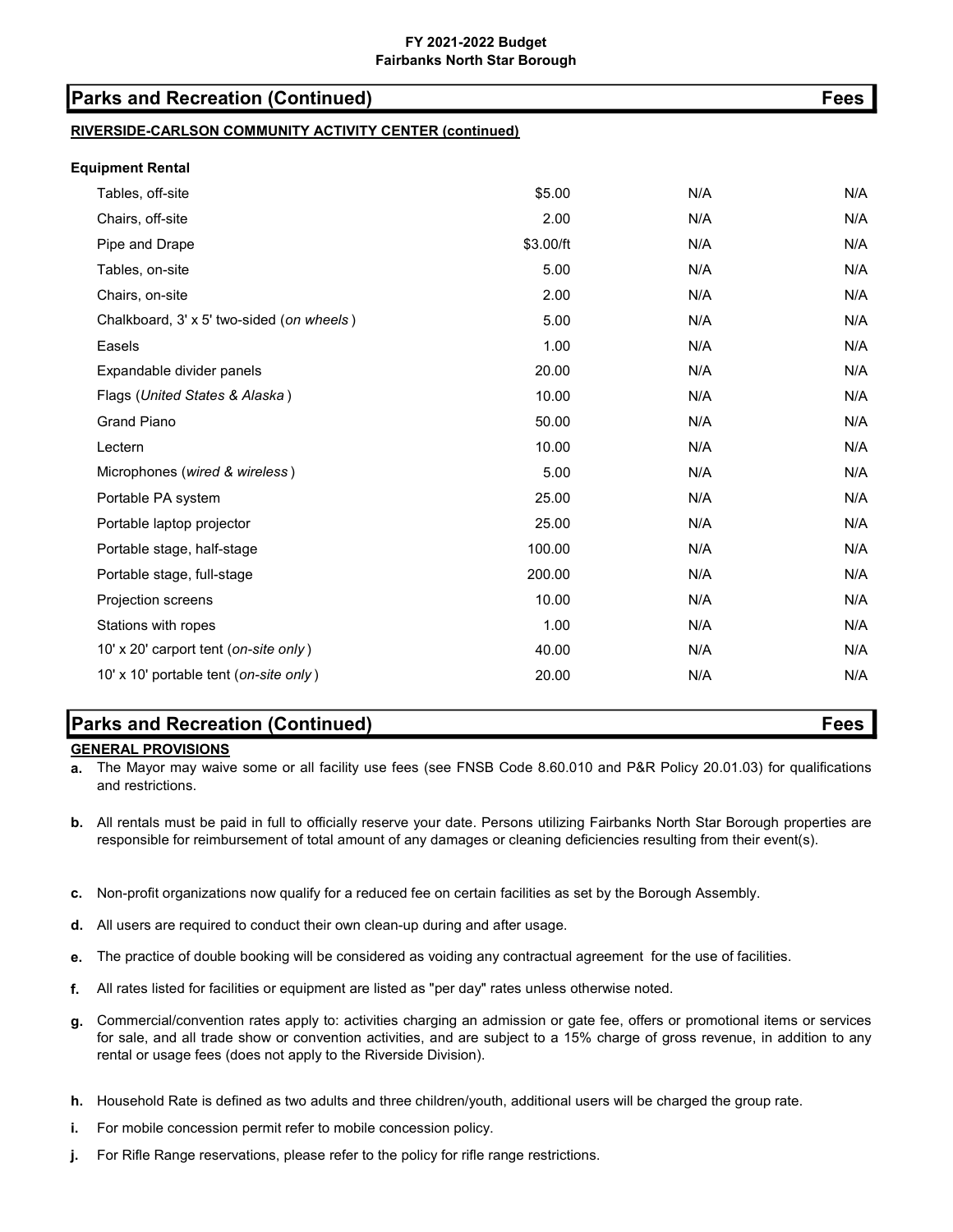## FY 2021-2022 Budget Fairbanks North Star Borough

# Parks and Recreation (Continued) Fees

## GENERAL PROVISIONS (Continued)

k. Additionally, the Director may set registration fees for special programs and events, based upon a cost recovery goal calculated by up to total program costs divided by expected participation. The cost recovery fee will not be used to change fees explicitly stated in the User Fee Schedule.

By Delegation of the Mayor, and in accordance with Section 8.60.010:

The Director of Parks and Recreation may authorize user-fee discounts in connection with special events and/or promotional activities, as long as those discounts are offered on a legally permissible basis and available to all members of the public who are similarly situated. The Director of Parks and Recreation may also issue complimentary user-fee certificates to be utilized as awards or prizes for Borough-sponsored or co-sponsored programs.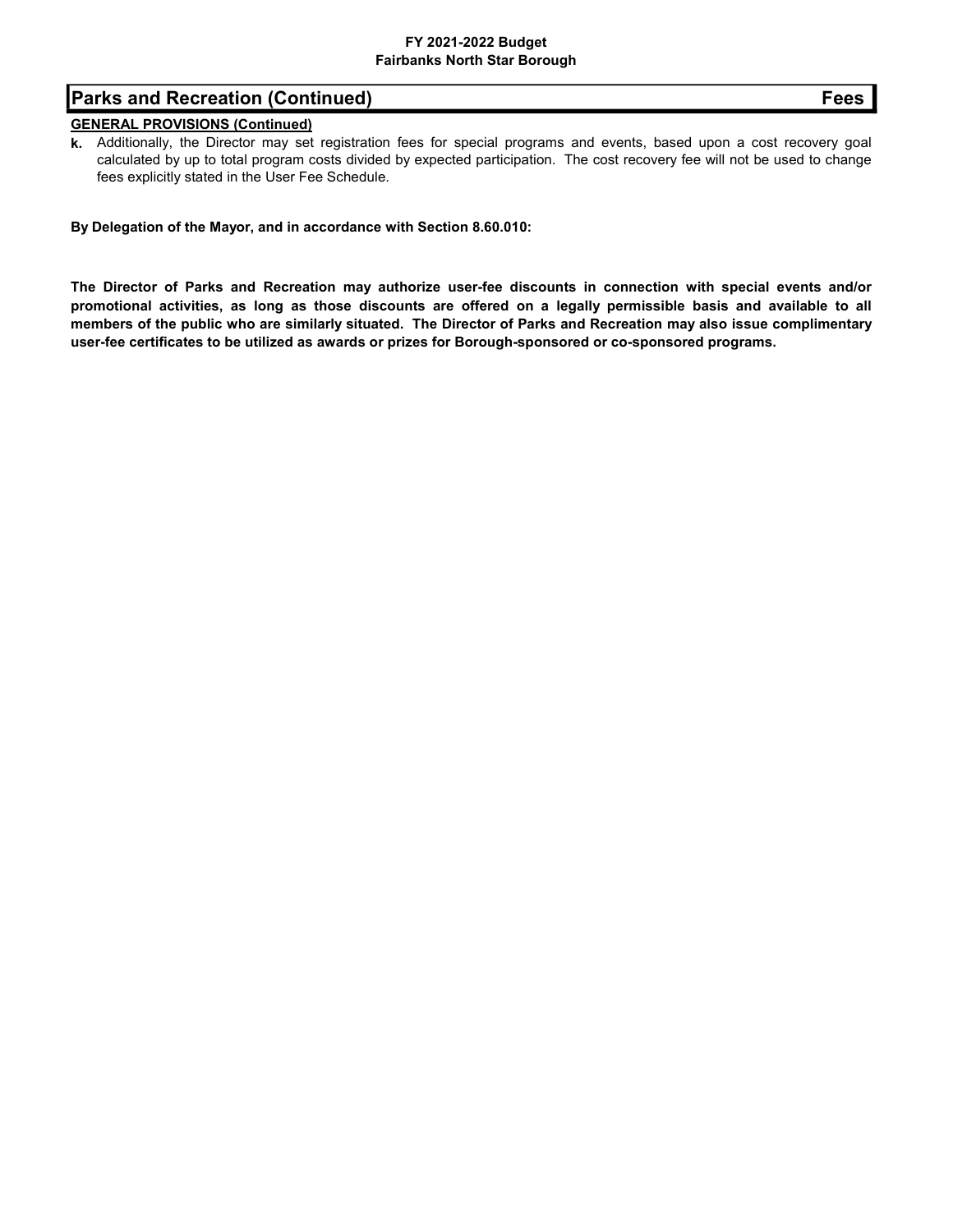# SEATING

| Half House (with ice in)             | 2,910*   |  |  |  |  |
|--------------------------------------|----------|--|--|--|--|
| 3,068*<br>Half House (with ice out)  |          |  |  |  |  |
| 180 Degrees (with ice in)            | 4,527*   |  |  |  |  |
| 180 Degrees (with ice out)           | 4,821*   |  |  |  |  |
| 220 Degrees (with ice in)            | 5,156*   |  |  |  |  |
| 220 Degrees (with ice out)           | $5,450*$ |  |  |  |  |
| 280 Degrees (with ice in)            | 5,991*   |  |  |  |  |
| 280 Degrees (with ice out)           | $6,243*$ |  |  |  |  |
| 360 Degrees (with ice in)            | 5,526*   |  |  |  |  |
| 360 Degrees (with ice out)<br>5,820* |          |  |  |  |  |
|                                      |          |  |  |  |  |

**HOCKEY/INDOORFOOTBALL** 4,595\*

# **CONCERTS BOXING**

| With ice in  | $5,742*$ |
|--------------|----------|
| With ice out | 5,994*   |

## **BASKETBALL**

| Full House (with ice in)  | $5,335*$ |
|---------------------------|----------|
| Full House (with ice out) | $6,235*$ |

# **CIRCUS/RODEO**

| Full House (with ice in)  | 4,479*   |
|---------------------------|----------|
| Full House (with ice out) | $4,731*$ |

## **MOTOR SPORTS**

| Full House (with ice in)  | 4,479*   |
|---------------------------|----------|
| Full House (with ice out) | $4,731*$ |

# **MEETING ROOM CAPACITIES**

|                      |         |             | <b>CEILING</b> |                |                |                  |                  |
|----------------------|---------|-------------|----------------|----------------|----------------|------------------|------------------|
| <b>ROOM</b>          | SQ. FT. | <b>SIZE</b> | <b>HEIGHT</b>  | <b>THEATER</b> | <b>BANQUET</b> | <b>CLASSROOM</b> | <b>RECEPTION</b> |
| Arena Floor          | 34,018  | 233x146     | 50'            | 1600           | 1400           | 1000             | 2500             |
| North Star & Pioneer | 6220    | 67x91       | 9'10"          | 550            | 240            | 300              | 500              |
| Pioneer              | 3850    | 64x67       | 9'10"          | 450            | 150            | 200              | 200              |
| Prow                 | 3000    | 63x75       | 9'9''          | 150            | 80             | 100              | 200              |
| North Star           | 2370    | 27x75       | 9'10"          | 150            | 100            | 80               | 150              |
| Foraker              | 1600    | 40x40       | 12'            | 100            | 80             | 80               | 100              |
| Northern Lights      | 900     | 30x30       | 9'4''          | 80             | 60             | 60               | 80               |
| Alaska               | 480     | 24x20       | 8'11"          | 50             | 30             | 20               | 20               |
| Multi Purpose 1      | 238     | 17x14       | 8'11"          | 20             | 10             | 12               | 15               |
| Multi Purpose 2      | 238     | 17x14       | 8'11"          | 20             | 10             | 12               | 15               |
| Multi Purpose 3      | 176     | 16x11       | 8'11"          | 20             | 10             | 12               | 15               |
| Multi Purpose 4      | 176     | 16x11       | 8'11"          | 20             | 10             | 12               | 15               |

\*Seating capacity is based on general seating layouts. These numbers can vary depending on the exact seating set up.